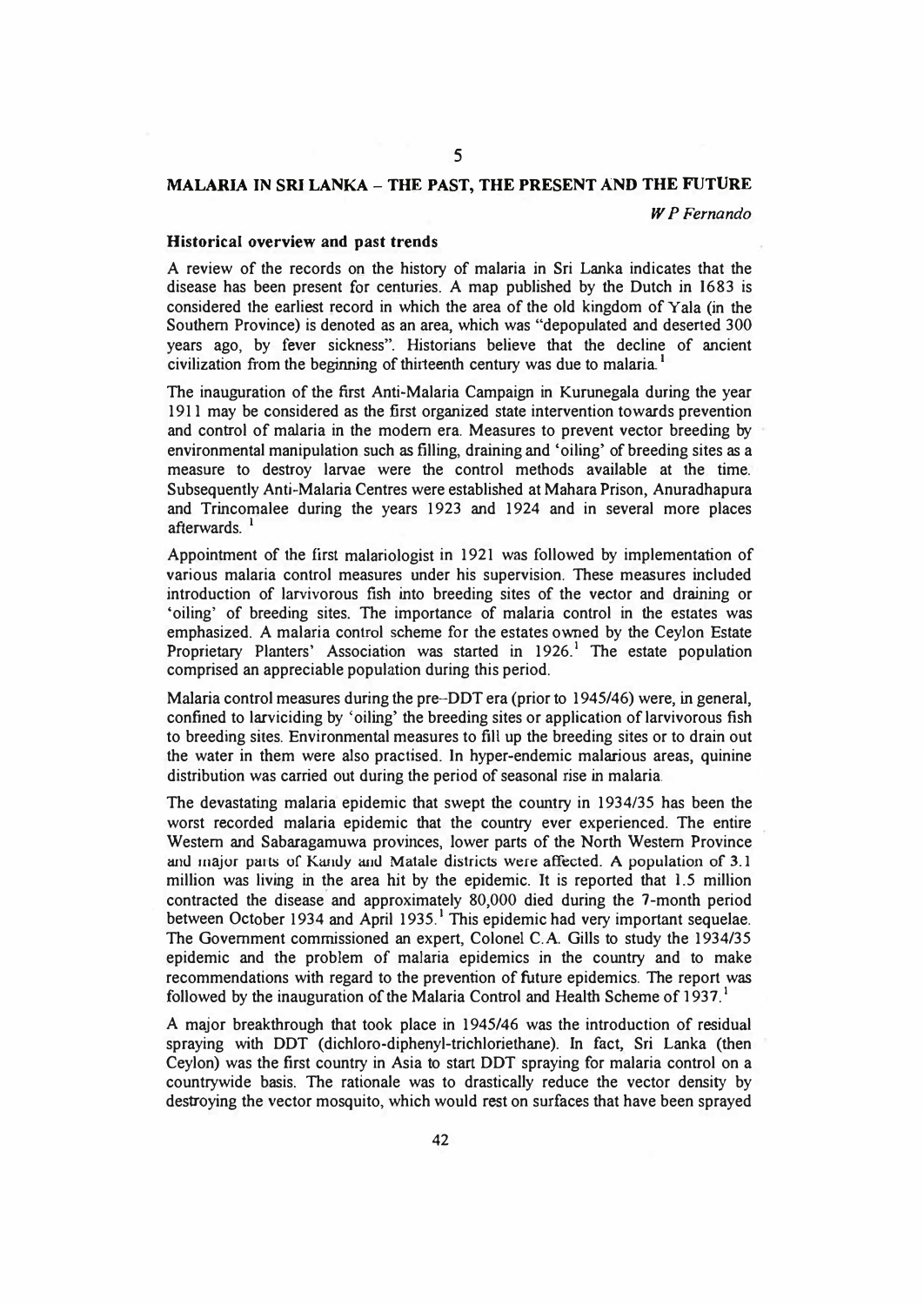with DDT. The formulation sprayed had a long period of residual chemical activity. The local vector exhibited the habit of "endophily", i.e., resting inside dwellings, after taking a blood meal.

The DDT-spraying scheme commenced in November 1945, when two mobile units started functioning in Anuradhapura and Kekirawa By 1947, the entire dry zone (excepting the North Western portion of Jaffila peninsula), the entire intermediate zone, and parts of the wet zone subject to "epidemic malaria", were being covered by the spraying programme. The spraying **units** operated either as "Truck Units" each with 9-15 spraymen supervised by a driver-cum-overseer and an overseer, or as "Walking Units" comprising an overseer and 3-4 spraymen. The latter units were employed in urban areas where a vehicle was not required by the unit because the dwellings were close to each other, or in very remote areas in which a vehicle could not be used.

The countrywide DDT-spraying programme resulted in a dramatic reduction in the malaria incidence. Cessation of malaria transmission was seen in the wet zone and in the intermediate zone. Consequently progressive interruption of spraying was carried out during the period 1951 to 1955.

By the early part of 1955, large-scale spraying had been withdrawn. However, emergency spraying **units** were kept ready, and a surveillance system for the early detection of malaria patients was established. Appearance of insecticide resistance in some malaria vector species in other countries had been reported by this time, urging the necessity to limit spraying only to areas where insecticide spraying was really justified. Only 1,037 malaria patients were reported in 1958, as against 10,442 malaria patients reported in 1957.

The Eighth World Health Assembly held in May 1955, passed a resolution requesting the Governments to intensify their malaria programmes, to enable eradication of the disease before the serious problem of Anopheline vector resistance to insecticide emerged. The malaria *eradication programme* commenced on 2 December 1958, with the ultimate goal of elimination of the parasite reservoir in the country by the end of a 5-year period. The organizational structure comprised the Anti-Malaria Campaign, which would function as a decentralised unit of the Department of Health Services. The malarious areas of the country were divided into four regions, viz. the Northern Region, the Central Region, the Eastern Region, .and the Southern Region. Regional Offices were established at Anuradhapura, Kurunegala, Batticaloa and Tangalle respectively.

**Under the eradication strategy** all **dwellings** in **the endemic areas were placed under a**  regular spraying programme, using DDT as the insecticide and 390,233 houses were included in this spraying programme; 37 spraying units (comprising 13 Super Jeep units and 24 Jeep units) were employed. The criteria for the interruption of spraying were set as cessation of transmission, infant parasite rate reaching zero, and the annual parasite incidence declining to less than 0.5 per 1000 population.

By 1963 transmission was thought to have been interrupted, with only 17 malaria patients detected during the year. Subsequently the dry zone was placed under the *consolidation phase* in May 1964 by withdrawal of spraying.

The events that ensued during the following years were most unfortunate. Cases increased during the next three years and resulted in a flare-up in 1967 (3,466 cases) when two *P. vivax* foci appeared in Matale and Kurunegala Health Divisions. More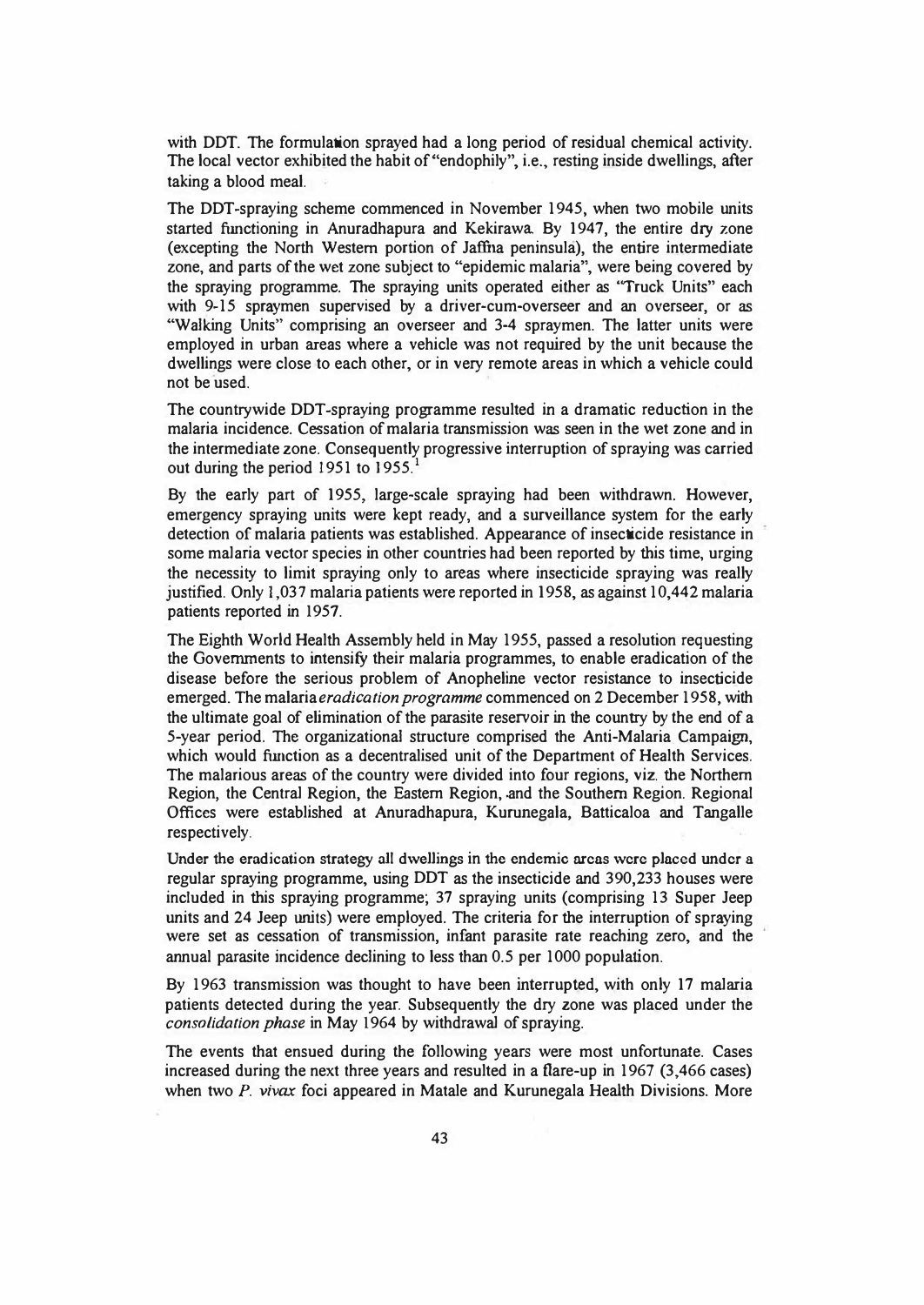than one million cases were recorded during the epidemic of malaria, which reached a climax during the years 1968, 1969 and 1970. Being preponderantly a *P. vivax*  epidemic the mortality during the epidemic was extremely low. Only 125 deaths have been reported during the period 1968-1970, as against a case-load of 1,446,551 reported during the same period. DDT spraying had to be resumed. All areas with malaria-transmission had been placed under spraying by the end of 1968. 2

A very significant finding made in April 1969 was that vector resistance to DDT had started appearing  $.3$  Although a substantial reduction in the malaria incidence was observed during the years 1971 and 1972, subsequently an upward trend was seen again, presumably due to spreading DDT resistance in the vector. By 1975, there was a marked increase in *P. falciparum* infection, specially noticed in health areas Bibile and Monaragala A *crash programme* to contain malaria commenced in March 1975 with the introduction of malathion spraying in the endemic health areas of Bibile and Monaragala and the adjoining parts of the health areas of Balangoda, Atakalampanna and Hambantota Change of the residual insecticide from DDT to malathion was subsequently carried out in many other health areas, due to the poor impact of DDT spraying caused by increasing levels of vector resistance. Eventually, by July 1976, DDT spraying was completely abandoned.

A very ambitious project, the *Five-year Intensive Malaria Control Programme*  commenced in August 1977, with assistance from several bilateral agencies and donor countries. Under the scheme, malathion (at a target dose of 2 g/m**<sup>1</sup> )** was sprayed in approximately one million structures located in the malarious districts, at 3-monthly intervals. Beside this principal strategy of vector control by indoor residual spraying, supplementary methods such as chemical larviciding during dry periods by the use of temephos (Abate), and space-spray<sup>i</sup>ng (thermal fogging/ultra low volume spraying) during times of large conglomerations of people during festival times, were also carried out. The surveillance system was strengthened by having *activated passive case detection* posts in a large number of medical institutions.

A marked reduction in the number of malaria patients was observed during the three year period 1978 to 1980, however, following the unusual drought that occurred in 1982 an epidemic that originated in the 'intermediate zone' spread to many parts of the country, reaching its climax in 1984. The incidence decreased in the following years but another major epidemic was experienced during 1987. Large scale residual insecticide spraying and the surveillance activities continued, but the high morbidity from malaria continued.

The *first falciparum* malaria patient showing resistance to chloroquine was detected in 1984 in the village of Wewala in the health area of Dambulla, approximately 22 km from historic Sigiriya. Stringent measures were taken by the Anti-Malaria Campaign to contain the focus of chloroquine-resistant *P. falciparum* malaria, which was quickly identified around the first case detected.

By 1992, there was evidence that the susceptibility level of the vector to malathion was rapidly decreasing in some districts (Records of the AMC 1992). The Anti-Malaria Campaign had already started testing suitable candidate insecticides to replace malathion in case the vector resistance increased to critical levels. In 1994 malathion had to be withdrawn from two districts. In the Kurunegala district malathion was replaced by lambda-cyhalothrin (a synthetic pyrethroid) and in the Puttalam district malathion was replaced by fenitrothion (an organophosphate). These two districts in the North Western Province contributed approximately 30 percent of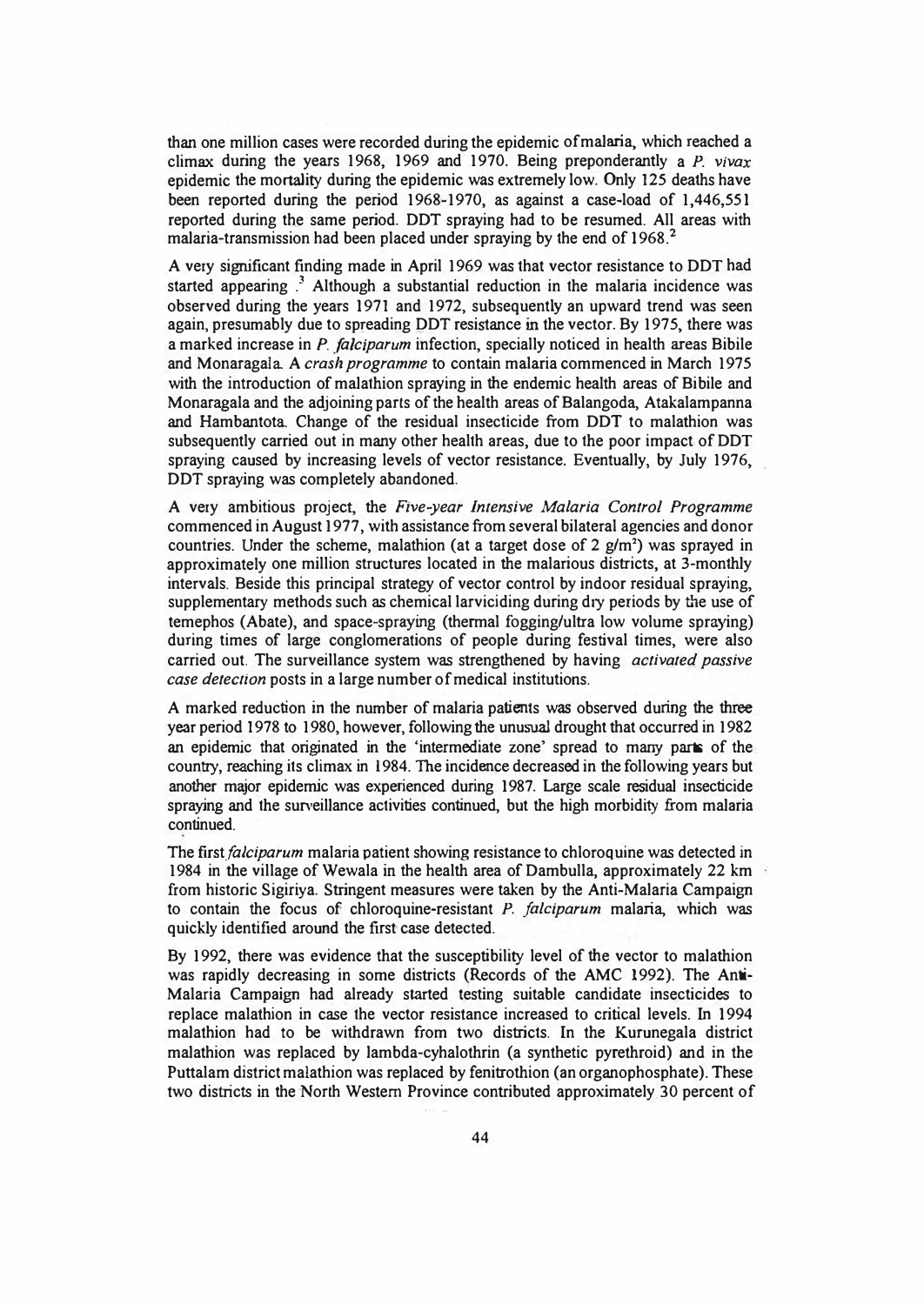the total number of malaria cases detected in Sri Lanka during the year 1992. **A**  dramatic reduction in the malaria incidence in the two districts was seen after the introduction of the alternative insecticides.

#### **Epidemiological considerations**

In general, the degree of endemicity of malaria in different parts of the country has been largely determined by the climatic factors, which in tum, influence the vector breeding potential in an area Three climatic zones are recognized, viz, the 'dry zone, the intennediate zone, and the wet zone. The endemicity in the dry zone is high, whereas it is low in the wet zone. The intermediate zone experiences the 'wtstable type' of malaria, with increased transmission during dry weather when 'pooling' is seen in rivers and streams.

Considering the distribution of malaria cases in the country during the last decade, it is observed that the North Western Province and the North Central Province have been contributing the bulk of the total caseload during the first half of the decade. However, during the last years of the decade the Northern and Eastern Provinces have been recording more than half of the total country morbidity. It is reasonable to assume that constraints experienced by the Anti-Malaria Campaign in the conflictaffected Northern and Eastern Provinces caused this change. The Moneragala District too had a high incidence of malaria throughout the last decade.

### **Adoption of the Global Strategy for Malaria Control**

In July 1993 Sri Lanka adopted the *Global Strategy for Malaria Control*  recommended by the World Health Organisation in 1992. Accordingly, the following actions were carried out:

- 1. Early detection and prompt treatment of cases.
- 2. Selective and sustainable control methods including vector control.
- 3. Mechanism to forecast and prevent outbreaks/ epidemics.
- 4. Strengthening local capabilities in basic and applied research, to promote better understanding of the determinants of disease, specially ecological, social and economic.

### **Roll Back Malaria Initiative**

The Government of Sri Lanka is now committed to the global Roll Back Malaria Initiative (RBMl) of the WHO which is a social movement drawing its strength by improved health sector development. The operationalization of RBMl is based on six strategies, viz., enhanced diagnosis and treatment, disease transmission control, enhanced surveillance, health sector development, community mobilization, and advocacy. The districts of Jaffua, Killinochchi, Mullativu, Anuradhapura and Moneragala have been chosen for piloting of RBMI.

#### **Actions for the future**

The two formidable technical problems of increasing drug resistance in the malaria parasite and insecticide resistance in the malaria vector seem major obstacles for malaria eradication in tropical countries including Sri Lanka However, elimination of malaria mortality and prevention of severe malaria, along with a very effective degree of transmission control should be attainable objectives by the judicious use of available malaria control methods.